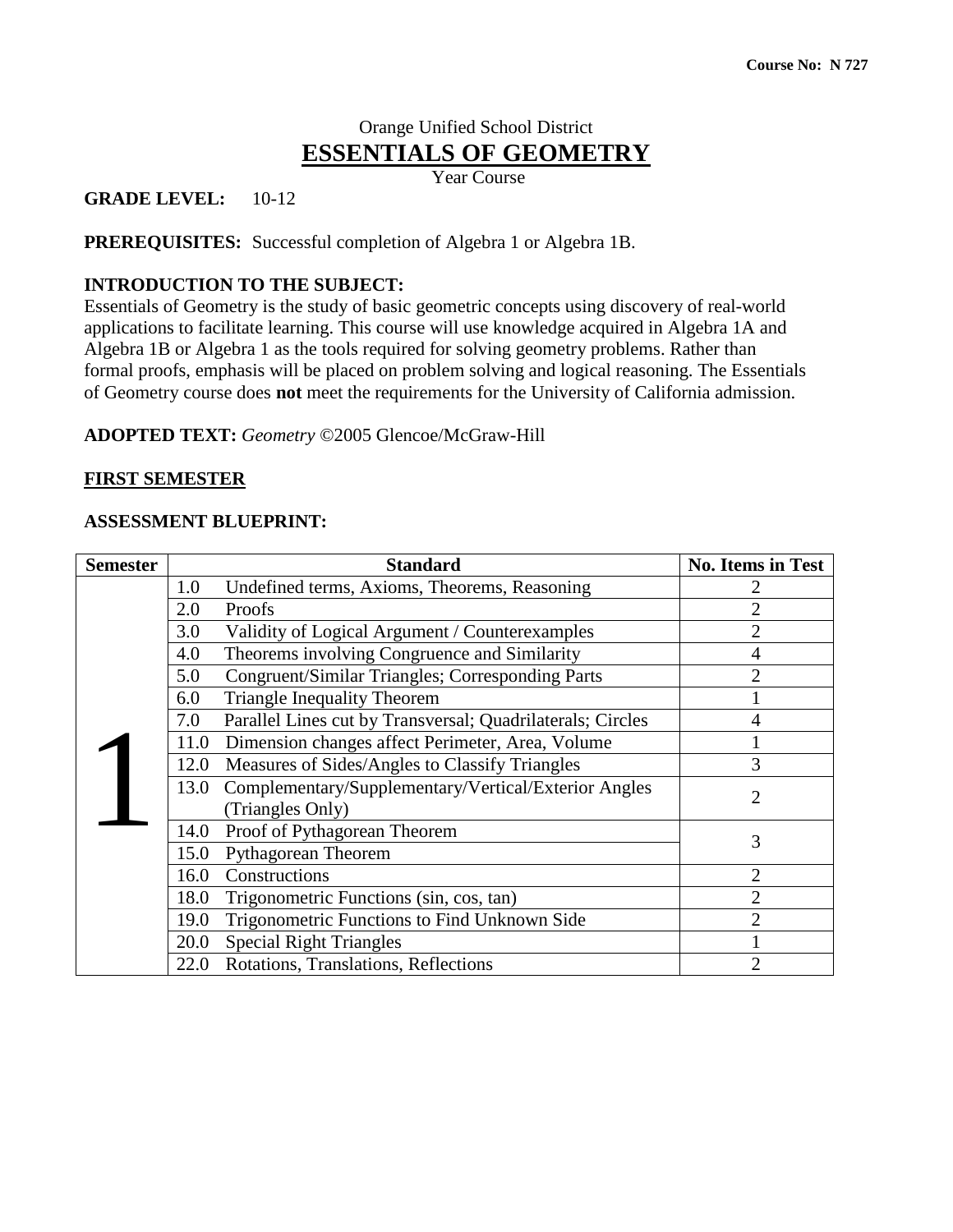# **ESSENTIAL LEARNINGS AND PACING: DAYS**

| I. | Chapter $1 -$ Standards 1, 15, 16         |                                                                                    |                |                |
|----|-------------------------------------------|------------------------------------------------------------------------------------|----------------|----------------|
|    | <b>Essential Learnings: Students will</b> |                                                                                    |                |                |
|    | ٠                                         | Identify/model points, lines, and planes (undefined terms).                        |                |                |
|    | $\bullet$                                 | Perform basic constructions with straight edge and compass.                        |                |                |
|    | $\bullet$                                 | Use Pythagorean Theorem to determine distance between two points.                  |                |                |
|    | A. Lesson 1-1                             | Points, Lines, and Planes                                                          | $\overline{c}$ |                |
|    | B. Lesson 1-2                             | Linear Measure and Precision (Skip Precision)                                      | $\overline{c}$ |                |
|    | $C.$ Lesson 1-3                           | Distance and Midpoints (Introductory)                                              | $\overline{c}$ |                |
|    | D. Lesson 1-4                             | Angle Measure                                                                      | $\overline{c}$ |                |
|    | E. Lesson $1-5$                           | <b>Angle Relationships</b>                                                         | $\overline{3}$ |                |
|    | F. Lesson 1-6                             | Polygons                                                                           | $\mathbf 1$    |                |
|    | G. Review and Test                        |                                                                                    | $\overline{3}$ | 15             |
|    |                                           | SUGGESTION: Pull out constructions from above sections and treat on separate days. |                |                |
|    | II. Chapter $2 - Standard 3$              |                                                                                    |                |                |
|    | <b>Essential Learnings: Students will</b> |                                                                                    |                |                |
|    | Find counter-examples.<br>٠               |                                                                                    |                |                |
|    | $\bullet$                                 | Write conditional (ifthen) and inverse statements.                                 |                |                |
|    | $\bullet$                                 | Distinguish between inductive and deductive reasoning.                             |                |                |
|    | A. Lessons 2-1, 2-4                       | Inductive & Deductive Reasoning and Counter-Examples                               | $\overline{c}$ |                |
|    | B. Lesson 2-3                             | <b>Conditional Statements</b>                                                      | $\overline{c}$ |                |
|    | C. Lesson $2-6$                           | Algebraic Proof (optional as review of Algebra)                                    | $\,1$          |                |
|    | D. Review and Test                        |                                                                                    | $\overline{2}$ | $\overline{7}$ |
|    | III. Chapter $3 -$ Standards 1, 7         |                                                                                    |                |                |
|    | Essential Learnings: Students will        |                                                                                    |                |                |
|    | $\bullet$                                 | Identify angles formed by a transversal and a pair of lines.                       |                |                |
|    | $\bullet$                                 | Use properties of parallel lines to determine congruent angles.                    |                |                |
|    | $\bullet$                                 | Recognize angle conditions that occur with parallel lines.                         |                |                |
|    | A. Lesson 3-1                             | Parallel Lines and transversals                                                    | 1              |                |
|    | B. Lesson 3-2                             | Angles and Parallel Lines                                                          | $\overline{c}$ |                |
|    | C. Lesson $3-5$                           | Use for additional practice with parallel lines if needed                          | $\,1$          |                |
|    | E. Review and Test                        |                                                                                    | $\overline{2}$ | 6              |
|    |                                           |                                                                                    |                |                |
|    | IV. Chapter $4 - Standards$ 5, 12         |                                                                                    |                |                |
|    | <b>Essential Learnings: Students will</b> |                                                                                    |                |                |
|    |                                           | Identify and classify triangles by angles and sides.                               |                |                |
|    |                                           | Apply the Angle Sum Theorem and Exterior Angle Theorem.                            |                |                |
|    | $\bullet$                                 | Know that triangles are congruent and are able to use the concept of CPCTC.        |                |                |
|    | A. Lesson 4-1                             | <b>Classifying Triangles</b>                                                       | 1              |                |
|    | B. Lesson 4-2                             | Angles of Triangles                                                                | $\overline{2}$ |                |
|    | C. Lesson $4-3$                           | <b>Congruent Triangles</b>                                                         | $\mathbf{1}$   |                |
|    | D. Lesson 4-4                             | Congruence—SSS, SAS                                                                | $\overline{c}$ |                |
|    | Lesson 4-5<br>Е.                          | Congruence—ASA, AAS                                                                | $\overline{c}$ |                |
|    | Supplement<br>F.                          | All Congruence                                                                     | $\,1$          |                |
|    | Lesson 4-6<br>F.                          | Isosceles and Equilateral Triangles                                                | $\overline{c}$ |                |
|    | H. Review and Test                        |                                                                                    | $\overline{2}$ | 13             |
|    |                                           | Quarter 1 Assessment on Chapter 1-4                                                |                |                |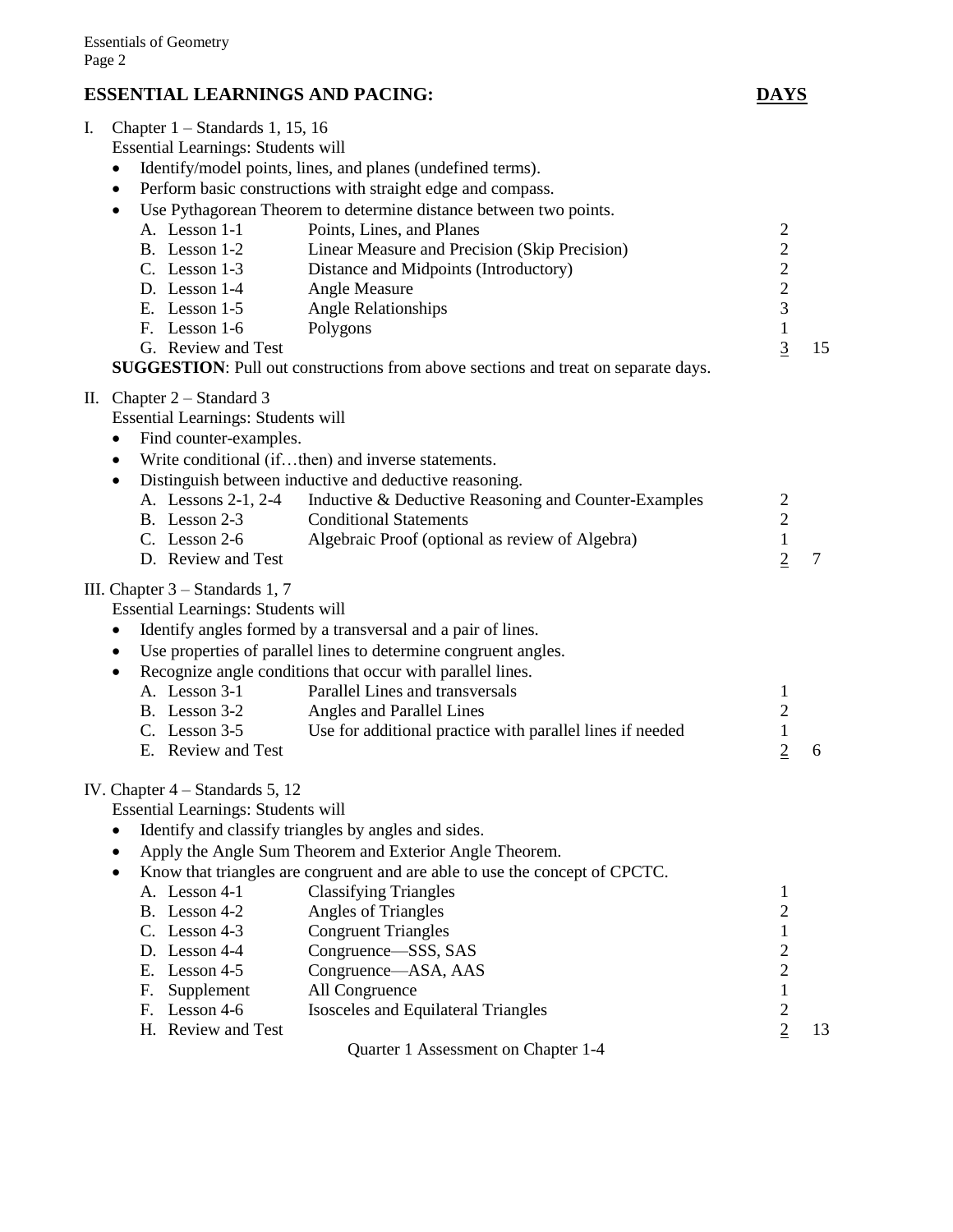V. Chapter 5 – Standards 6, 12

Essential Learnings: Students will

- Know and use the Triangle Inequality Theorem
- Find and use measures of sides, interior / exterior angles of triangles to solve problems.

| A. Lesson 5-1   | Bisectors, Medians, Altitudes (Skip points of concurrency) |  |
|-----------------|------------------------------------------------------------|--|
| $B.$ Lesson 5-2 | Inequalities and Triangles, Exterior Angles                |  |
| C. Lesson $5-4$ | The Triangle Inequality Theorem                            |  |

E. Lesson 5-4 The Triangle mequanty Theorem<br>F. Review and Test  $\frac{2}{2}$  7

#### End of First Quarter

#### VI. Chapter 6 – Standards 5, 8 (perimeter only), 11 (perimeter only), 12

Essential Learnings: Students will

- Know that triangles are congruent or similar using concepts of corresponding parts of triangles
- Know, derive, and solve problems involving perimeter.
- Determine how changes in dimensions affect the perimeter.
- Find and use measures of sides and of interior and exterior angles of triangles and polygons to classify figures and solve problems.

| A. Lesson 6-1      | <b>Proportions</b>                    |    |
|--------------------|---------------------------------------|----|
| B. Lesson 6-2      | Similar Polygons (perimeter)          |    |
| C. Lesson $6-3$    | Similar Triangles                     |    |
| D. Lesson $6-4$    | Parallel Lines and Proportional Parts |    |
| E. Review and Test |                                       | -8 |

#### VII. Chapter 7 – Standards 15, 18, 19, 20

Essential Learnings: Students will

- Know and use the Pythagorean Theorem and its converse
- Know and use trigonometric functions
- Know and use special triangles A. Lesson 7-2 The Pythagorean Theorem and Its Converse 2 B. Lesson 7-3 Special Right Triangles 4 C. Lesson 7-4 Trigonometry<br>
D. Lesson 7-5 Use problems for application of trigonometry 2 D. Lesson 7-5 Use problems for application of trigonometry
	- E. Review and Test 3 14

#### **\*NOTE: CHAPTER 8 IS TAUGHT IN THE SECOND SEMESTER.**

#### VIII. Chapter 9 – Standard 22

Essential Learnings: Students will

| $\bullet$ |                    | Understand and be able to reflect, translate, dilate, and rotate an image |   |
|-----------|--------------------|---------------------------------------------------------------------------|---|
|           | A. Lesson 9-1      | Reflections                                                               |   |
|           | B. Lesson 9-2      | <b>Translations</b>                                                       |   |
|           | C. Lesson $9-3$    | <b>Rotations</b>                                                          |   |
|           | E. Lesson $9-5$    | <b>Dilations</b>                                                          |   |
|           | H. Review and Test |                                                                           | 6 |
|           |                    |                                                                           |   |
|           |                    | Review Above Topics prior to Semester Exam and Assess                     |   |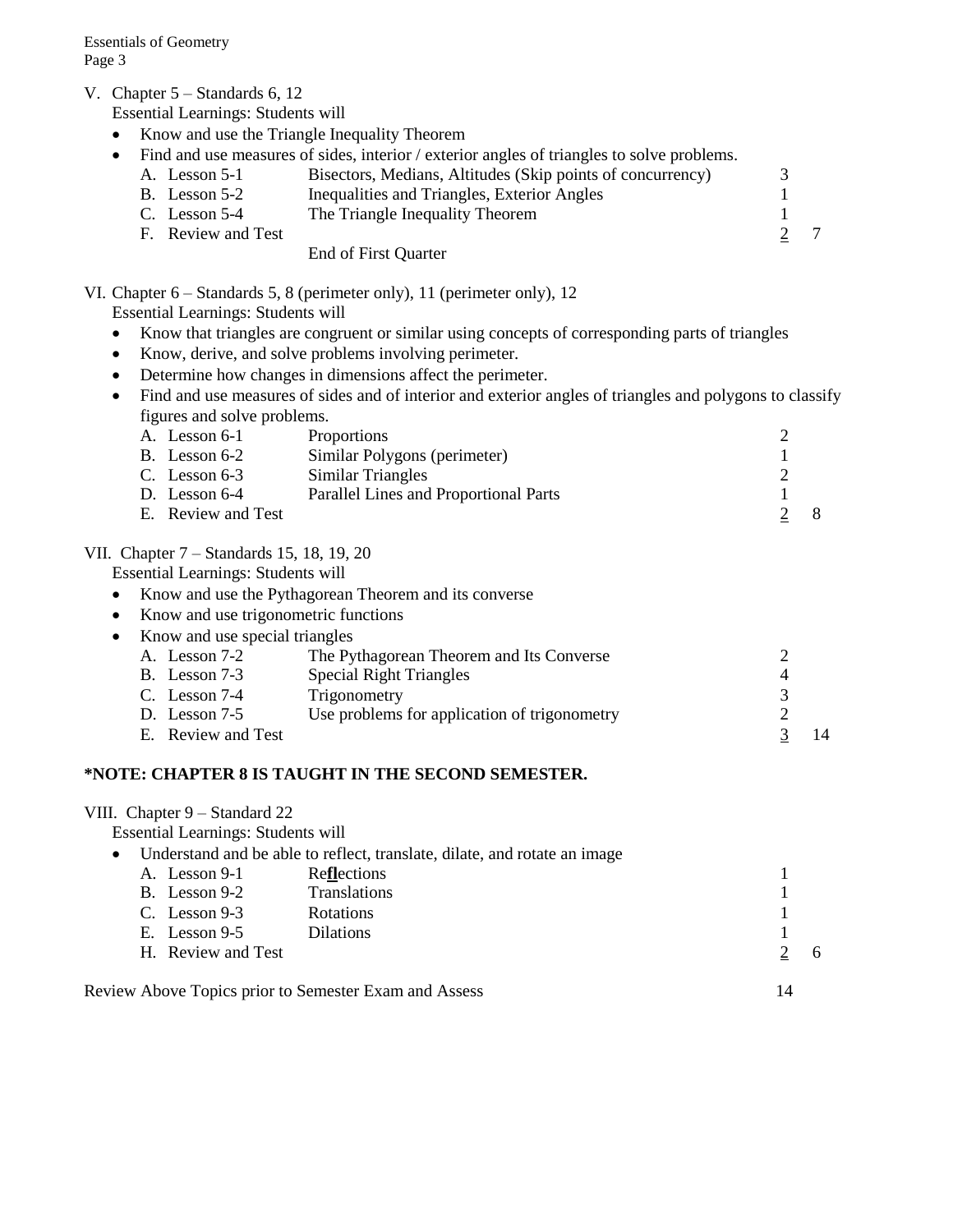#### **SECOND SEMESTER DAYS**

#### **ASSESSMENT BLUEPRINT:**

| <b>Semester</b> |      | <b>Standard</b>                                                  | <b>No. Items in Test</b> |
|-----------------|------|------------------------------------------------------------------|--------------------------|
|                 | 7.0  | Parallel Lines cut by Transversal; Quadrilaterals; Circles       | 6                        |
|                 | 8.0  | Perimeter, Circumference, Area, Volume, Lateral and              |                          |
|                 |      | Surface Area of Common Figures                                   | 4                        |
|                 | 9.0  | Volume/surface areas of prisms, pyramids, cylinders,             | 4                        |
|                 |      | cones, and spheres                                               |                          |
|                 |      | 10.0 Areas of polygons, including rectangles, scalene triangles, |                          |
|                 |      | equilateral triangles, rhombi, parallelograms, and               | 8                        |
|                 |      | trapezoids.                                                      |                          |
|                 | 11.0 | Dimension changes affect Perimeter, Area, Volume                 |                          |
|                 | 12.0 | <b>Interior and Exterior Angles</b>                              | 5                        |
|                 | 17.0 | Midpoint of a line segment, distance formula, equations of       | 3                        |
|                 |      | lines and circles.                                               |                          |
|                 |      | 21.0 Chords, secants, tangents, inscribed angles, inscribed /    | $\mathsf{\Omega}$        |
|                 |      | circumscribed polygons of circles.                               |                          |

#### I. Chapter 8 – Standards 7, 12

Essential Learnings: Students will

- Use theorems involving parallel lines cut by transversals and properties of quadrilaterals.
- Find and use measures of sides and exterior and interior angles of triangles and polygons to classify figures and solve problems.

| A. Lesson 8-1      | Angles of Polygons                               |    |
|--------------------|--------------------------------------------------|----|
| B. Lesson 8-2      | Parallelograms                                   |    |
| C. Lesson $8-3$    | <b>Tests for Parallelograms</b>                  |    |
| D. Lesson 8-4      | Rectangles                                       |    |
| E. Lesson $8-5$    | Rhombi and Squares (Use supplements for squares) |    |
| F. Lesson 8-6      | Trapezoids                                       |    |
| G. Review and Test |                                                  | 14 |
|                    |                                                  |    |

#### II. Chapter 10 – Standards 7, 8, 21

Essential Learnings: Students will

- Identify and define parts of a circle.
- Use relationships between arcs, chords, and diameters.
- Use the relationships and formulas of tangent and secant lines intersecting a circle.
- Write the equation of a circle.
- A. Lesson 10-1 Circles and Circumference 2 B. Lesson 10-2 Angles and Arcs (no arc length) 1 C. Lesson 10-4 Inscribed Angles 2 D. Review 1 E. Lesson 10-5 Tangents (are congruent) 1 F. Lesson 10-6 Secants, Tangents, and Angle Measures 3<br>
G. Lesson 10-7 Special Segments in a Circle 2 G. Lesson 10-7 Special Segments in a Circle H. Lesson 10-8 Equations of Circles 1 I. Review and Test 3 16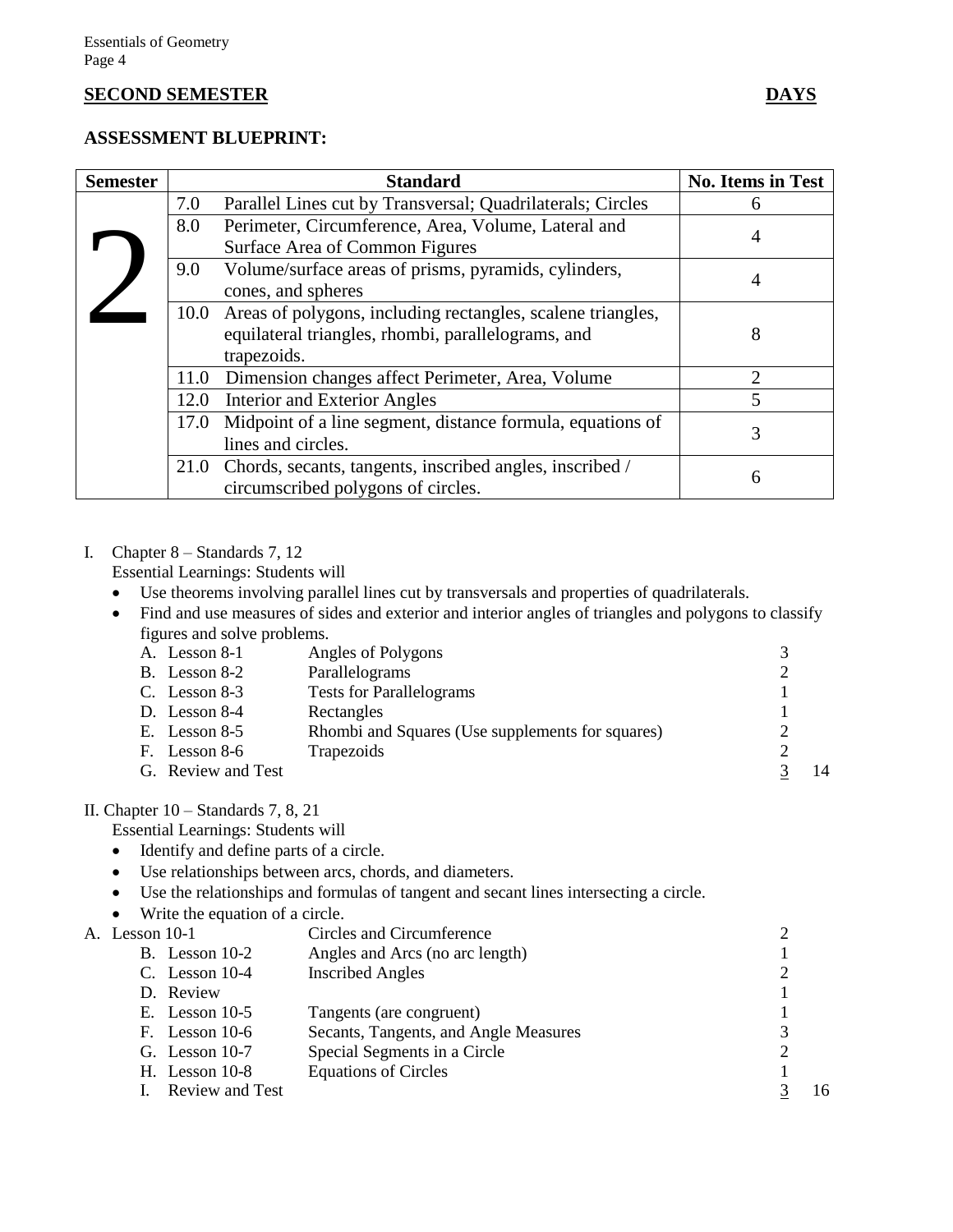III. Chapter 11 – Standards 8, 10

Essential Learnings: Students will

- Find perimeters and areas of parallelograms, triangles, trapezoids, rhombi, regular polygons and irregular figures.
- Find circumference and area of circles.
	- Find area of shaded portions of polygons
	- A. Lesson 11-1 Areas of Parallelograms 2<br>
	B. Lesson 11-2 Areas of Triangles, Trapezoids, and Rhombi 2 B. Lesson 11-2 Areas of Triangles, Trapezoids, and Rhombi C. Lesson 11-3 Areas of Regular Polygons 3 D. Lesson 11-4 Areas of Irregular Figures 2 E. Review and Test 2 11

Spring Break

**As time permits prior to CST, teach V=***Bh* **and V=**  3  $\frac{1}{2} Bh$  and  $V = \pi r^2$  and slant height.

#### Review for CST

# IV. Chapters 12 and 13 – Standards 9, 11

- Essential Learnings: Students will
- Find surface area, lateral area, and volume of prisms, cylinders, pyramids, cones, and spheres.
- Use nets to identify three dimensional figures.

|  | A. Lesson 12-1     | Three-Dimensional Figures                                  |                |  |
|--|--------------------|------------------------------------------------------------|----------------|--|
|  | B. Lesson $12-2$   | Nets and Surface Area                                      | $\overline{2}$ |  |
|  |                    | C. Lessons 12-3, 13-1 Surface Area and Volume of Prisms    | 2              |  |
|  |                    | D. Lessons 12-4, 13-1 Surface Area and Volume of Cylinders | 2              |  |
|  |                    | E. Lessons 12-5, 13-2 Surface Area and Volume of Pyramids  | $\overline{2}$ |  |
|  |                    | F. Lessons 12-6, 13-2 Surface Area and Volume of Cones     | 2              |  |
|  |                    | G. Lessons 12-7, 13-3 Surface Area and Volume of Spheres   | 2              |  |
|  |                    | H. Lesson 13-4 Congruent and Similar Solids                | 2              |  |
|  | J. Review and Test |                                                            |                |  |
|  |                    |                                                            |                |  |

V. Applications of Geometry at Teacher Discretion / Project Work

## **DATE OF LAST CONTENT REVISION:** June 2002

**DATE OF BOARD APPROVAL:** June 17, 2002

## **DATE OF CURRENT CONTENT REVISION:** March 2011

#### **CALIFORNIA STANDARDS TEST GEOMETRY**

(Blueprint adopted by the State Board of Education 10/02)

| CALIFORNIA CONTENT STANDARDS: GEOMETRY                                                                                                                                                                                                                          | # of<br><b>Items</b> |
|-----------------------------------------------------------------------------------------------------------------------------------------------------------------------------------------------------------------------------------------------------------------|----------------------|
| The geometric skills and concepts in this discipline are useful to all students. Aside<br>from learning these skills and concepts, students will develop their ability to<br>construct formal, logical arguments and proofs in geometric settings and problems. |                      |
| <b>Geometry</b>                                                                                                                                                                                                                                                 |                      |
| $1.0*$<br>Students demonstrate understanding by identifying and giving examples of<br>undefined terms, axioms, theorems, and inductive and deductive reasoning.                                                                                                 |                      |
| $2.0*$<br>Students write geometric proofs, including proofs by contradiction.                                                                                                                                                                                   |                      |